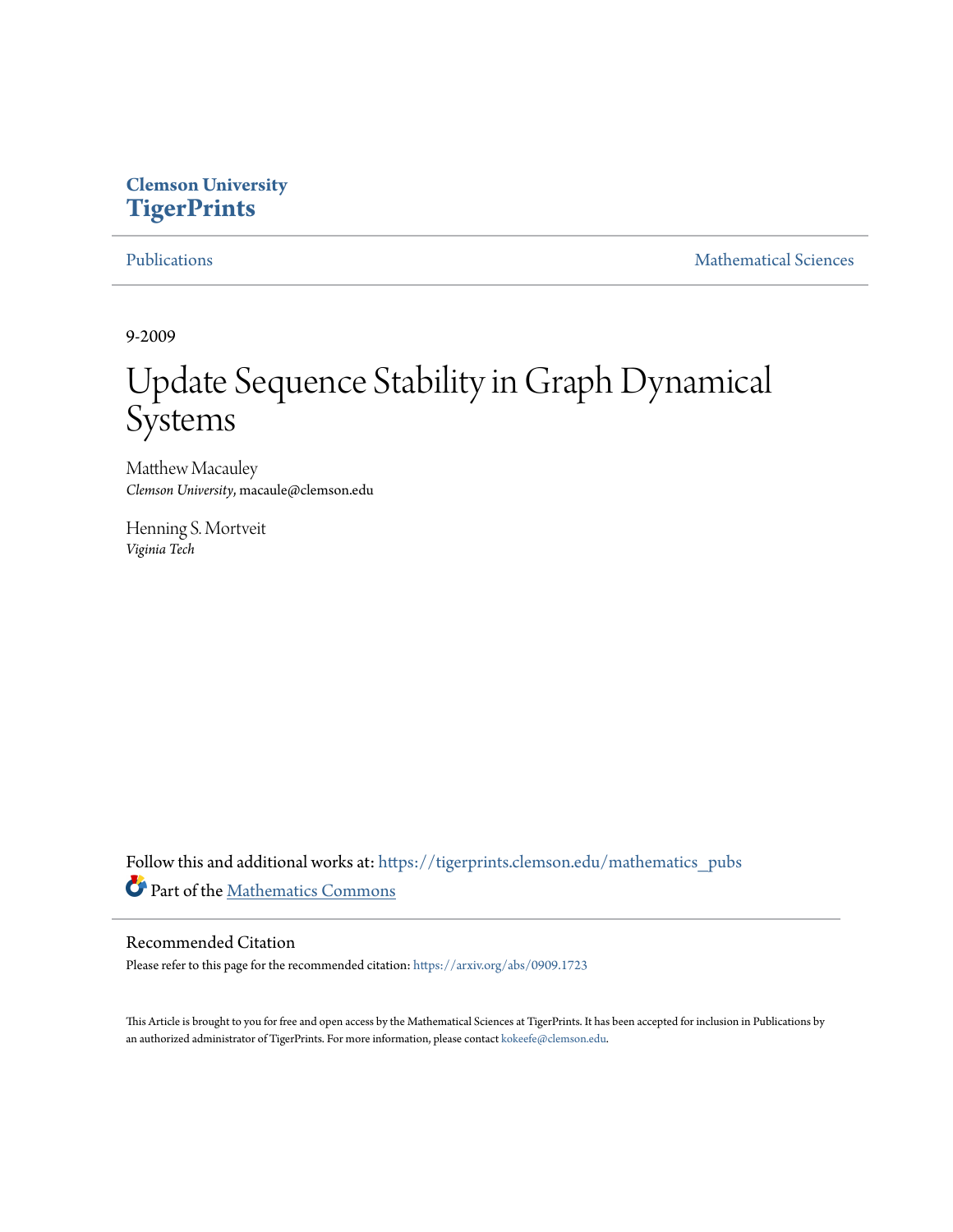### **UPDATE SEQUENCE STABILITY IN GRAPH DYNAMICAL SYSTEMS**

MATTHEW MACAULEY AND HENNING S. MORTVEIT

ABSTRACT. In this article, we study finite dynamical systems defined over graphs, where the functions are applied asynchronously. Our goal is to quantify and understand stability of the dynamics with respect to the update sequence, and to relate this to structural properties of the graph. We introduce and analyze three different notions of update sequence stability, each capturing different aspects of the dynamics. When compared to each other, these stability concepts yield vastly different conclusions regarding the relationship between stability and graph structure, painting a more complete picture of update sequence stability.

#### 1. INTRODUCTION

A graph dynamical system consists of  $(i)$  an underlying graph Y where each vertex has a state from a finite set  $K$ ,  $(ii)$  a sequence of vertex functions that updates each vertex state as a function of its neighbors, and (iii) an update sequence that prescribes how to compose the functions to get the global dynamical system map. Examples of graph dynamical systems in the literature include systems with synchronous update such as cellular automata [\[18](#page-9-0)] and Boolean networks [\[17\]](#page-9-1), those with asynchronous updates, e.g., sequential dynamical systems [\[16\]](#page-9-2) and functional linkage networks [\[9\]](#page-9-3), and many probabilistic versions of the above systems. In this article, we focus on systems with asynchronous schedules, with the broad goal of understanding the sensitivity of the global dynamics with respect to changes in the update sequence.

First, it is necessary to define what update order stability means, and how to quantify such a concept. There are many possible answers to this question, and there are vastly different ways to do this based on existing literature. After a brief introduction of the main concepts in Section [2,](#page-2-0) we devote the following three sections to presentations of three different aspects of update sequence stability, each focusing on different properties of the dynamics. In Section [3,](#page-2-1) we look at the structure of the phase space and its robustness to changes in the update sequence. In Section [4,](#page-5-0) we analyze the number of attractor cycles that can be reached from a given initial state under different asynchronous update sequences. Finally, in Section [5,](#page-7-0) we look at the collection of periodic states and how they change (setwise) under different update sequences.

Many of the concepts described above are scattered throughout the literature, usually studied outside of the theme of update sequence stability. This paper is the first of its kind to bring these ideas together with this common goal in mind. It is unrealistic to expect to develop a complete unifying theory of update order stability due to the sheer size, diversity, and inherent randomness of complex systems. However, there is still much be gained from such a study. One of the themes of this paper is understanding how certain stability properties are generally correlated

*Date*: February 20, 2013.

<sup>2000</sup> *Mathematics Subject Classification.* 93D99,37B99,05C90.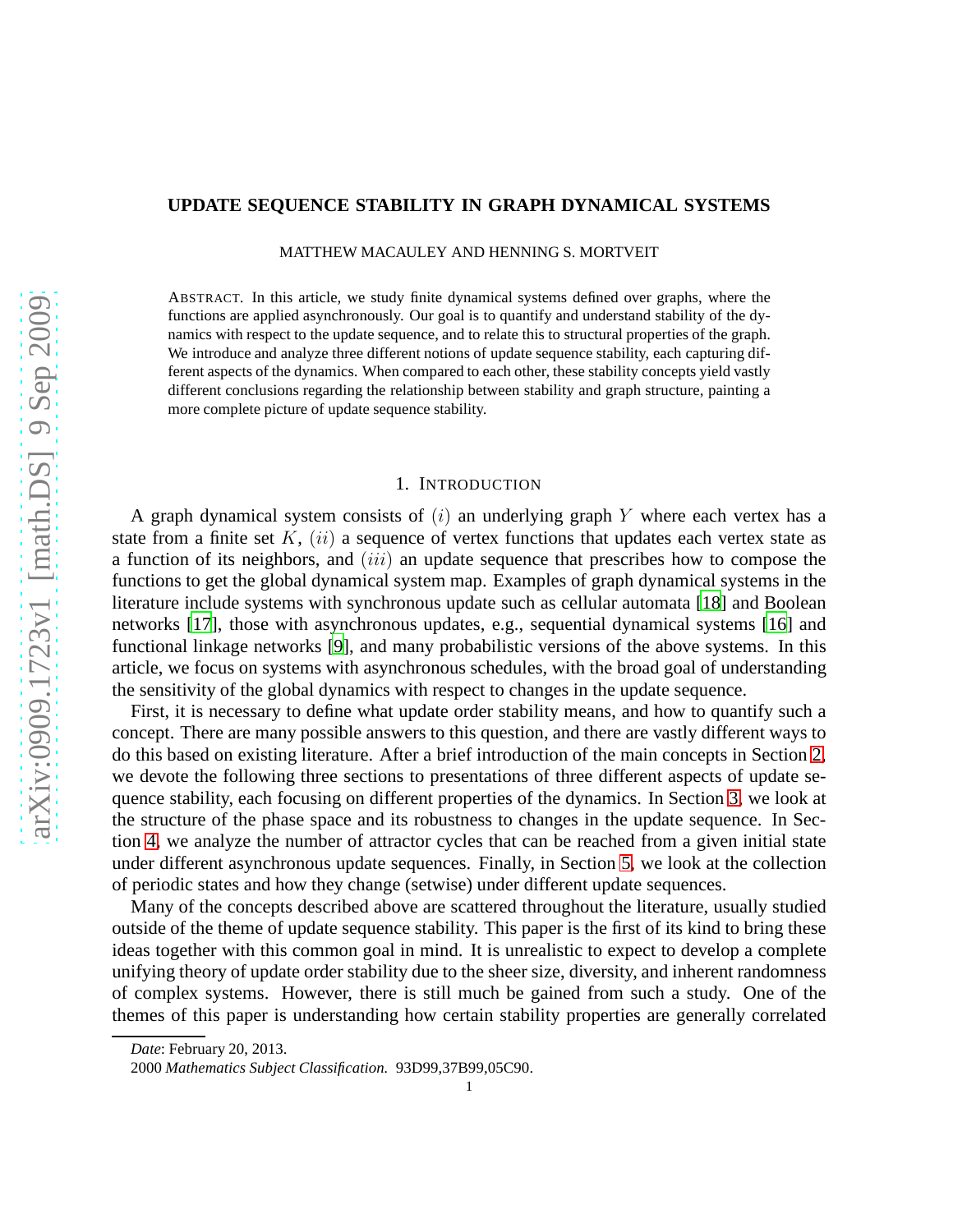with physical properties of the underlying graph, such as edge density. For example, are systems over sparse graphs or dense graphs more stable? Not surprisingly, different notions of stability can lead to vastly different conclusions. We hope that this paper will clarify many of these ideas and set the groundwork for future investigations on the stability of asynchronous finite dynamical systems.

#### 2. PRELIMINARIES

<span id="page-2-0"></span>Let Y be an undirected graph with vertex set  $v[Y] = \{1, \ldots, n\}$ . Each vertex i has a state  $x_i \in K$ , where K is a finite set (frequently  $K = \mathbb{F}_2 = \{0, 1\}$ ), and a *vertex function*  $f_i$  that updates its state as a function of the states of its neighbors (itself included). When applying these functions asynchronously, it is convenient to encode  $f_i$  as a Y-local function  $F_i: K^n \longrightarrow K^n$ , where

$$
F_i(x_1,\ldots,x_n)=(x_1,\ldots,x_{i-1},f_i(x_1,\ldots,x_n),x_{i+1},\ldots,x_n).
$$

In the remainder of this paper, we will focus on a class of graph dynamical systems with asynchronous update schedules, called *sequential dynamical systems* [\[16\]](#page-9-2). These systems have a prescribed update schedule dictated by a sequence of vertices  $\omega \in W_Y$ , where  $W_Y$  is the set of non-empty words over  $v[Y]$ .

**Definition 2.1.** A *sequential dynamical system* (SDS) is a triple  $(Y, \mathfrak{F}_Y, \omega)$ , where Y is an undirected graph,  $\mathfrak{F}_Y$  a sequence of Y-local functions, and  $\omega \in W_Y$  a length-m update sequence. The *SDS map* is the composition

$$
[\mathfrak{F}_Y,\omega]=F_{\omega_m}\circ F_{\omega_{m-1}}\circ\cdots\circ F_{\omega_2}\circ F_{\omega_1}.
$$

Henceforth, we will primarily restrict our attention to the case where  $\omega \in S_Y$ , the set of permutations of  $v[Y]$ , i.e., words where each vertex appears precisely once. To emphasize a permutation update sequence, we will use  $\pi$  instead of  $\omega$ . All of the concepts carry over to general asynchronous systems under slight modification, though not much additional insight is gained in doing so, whereas the notation becomes more involved and the main concepts obscured.

The *phase space* of a finite dynamical system  $\phi: K^n \longrightarrow K^n$  is the directed graph  $\Gamma(\phi)$  with vertex set  $K^n$  and edges  $(x, \phi(x))$  for each  $x \in K^n$ . Clearly,  $\Gamma(\phi)$  consists of disjoint cycles (periodic states), with directed trees (transient states) attached.

#### 3. EQUIVALENCE OF DYNAMICS

<span id="page-2-1"></span>Any reasonable notion of stability of dynamics must be coupled with a notion of equivalence of dynamics. For dynamical systems, a natural place to begin is with the structure of the phase space, since this encodes the global dynamics. We present here several different types of equivalence, which vary in what is meant by having equivalent structure.

**Definition 3.1.** Let  $\phi, \psi \colon K^n \longrightarrow K^n$  be finite dynamical systems. Then  $\phi$  and  $\psi$  are:

- (1) *functionally equivalent* if  $\phi = \psi$ .
- (2) *dynamically equivalent* if  $\phi \circ h = h \circ \psi$  for some bijection  $h \colon K^n \longrightarrow K^n$ .
- (3) *cycle equivalent* if  $\phi|_{\text{Per}(\phi)} \circ h = h \circ \psi|_{\text{Per}(\psi)}$  for some bijection  $h: \text{Per}(\phi) \longrightarrow \text{Per}(\psi)$ .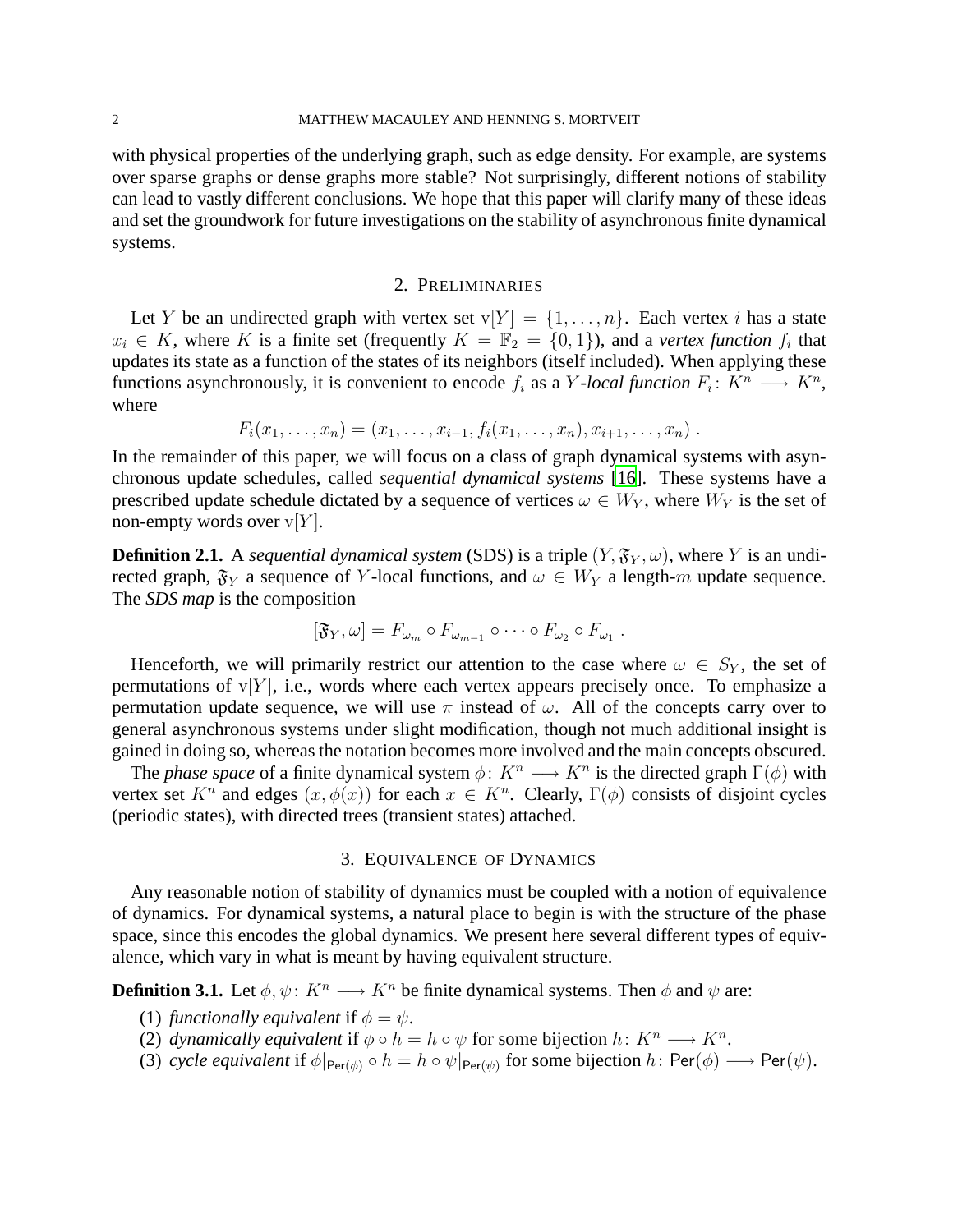Clearly,  $\phi$  and  $\psi$  are functionally equivalent iff their phase spaces are identical, dynamically equivalent iff their phase spaces are isomorphic, and cycle equivalent iff their phase spaces are isomorphic when restricted to the periodic states. For a fixed sequence  $\mathfrak{F}_Y$  of Y-local functions, different update sequences give rise to different SDS maps, and each notion of equivalence mentioned above partitions the set of all such maps into equivalence classes. The number of SDS maps up to equivalence obtainable by varying the update sequence is a measure of stability. As we will see, each type of equivalence of dynamics corresponds with a combinatorial equivalence relation on the set of update sequences  $S_Y$  (or  $W_Y$ ), which in turn is strongly tied to the structure of the underlying graph  $Y$ . Thus, knowledge of the structure of these equivalence classes is central to quantifying update sequence stability, and its relationship to the base graph. We will summarize this below.

3.1. **Functional Equivalence.** Every update sequence  $\pi \in S_Y$  defines a partial ordering  $\lt_{\pi}$  of  $v[Y]$ , and this is naturally represented via the set  $Acyc(Y)$  of acyclic orientations on Y. Explicitly,  $\pi$  gives rise to the acyclic orientation  $O_{\pi}$  of Y obtained by orienting each edge  $\{i, j\}$  of Y as  $(i, j)$  if i occurs before j in  $\pi$  and as  $(j, i)$  otherwise. The partial order  $\lt_{\pi}$  is defined by  $i \lt_{\pi} j$  iff there is a directed path from i to j in  $O_Y$ . If  $\pi, \sigma \in S_Y$  are linear extensions of the same partial ordering, then  $[\mathfrak{F}_Y, \pi] = [\mathfrak{F}_Y, \sigma]$ , and we say that  $\pi \sim_\alpha \sigma$ . In fact, we have a bijection

$$
\phi_{\alpha} \colon S_Y/\!\!\sim_{\alpha} \longrightarrow \mathsf{Acyc}(Y) ,
$$

hence  $\alpha(Y) := |Acyc(Y)|$  is an upper bound for the number of distinct (permutation) SDS maps over  $\mathfrak{F}_Y$  *up to functional equivalence*. This bound is sharp (see [\[2](#page-8-0)]), and it is counted by the Tutte polynomial, as  $\alpha(Y) = T_Y(2,0)$ . Additionally, the bijection  $\phi_\alpha$  allows us to construct a transversal of update sequences from  $S_Y$ , rather than considering all n! update sequences.

3.2. **Dynamical Equivalence.** Let  $Aut(Y)$  denote the automorphism group of Y, and define the S<sub>n</sub>-action on K<sup>n</sup> by  $\sigma(x_1,\ldots,x_n)=(x_{\sigma^{-1}(1)},\ldots,x_{\sigma^{-1}(n)})$ . The group Aut(Y) acts on the set  $S_Y/\sim_\alpha$  by  $\gamma \cdot [\pi]_\alpha = [\gamma \pi]_\alpha$ . If  $\mathfrak{F}_Y$  is Aut $(Y)$ -invariant (i.e.,  $\gamma \circ F_v = F_{\gamma(v)} \circ \gamma$  for each local function, and each  $\gamma \in Aut(Y)$ , then two SDS maps over update sequences in the same orbit are conjugate, by  $\gamma \circ [\mathfrak{F}_Y, \pi] \circ \gamma^{-1} = [\mathfrak{F}_Y, \gamma \pi]$  (see [\[16](#page-9-2)]). This puts an equivalence relation on  $S_Y$  (and hence on Acyc(Y)) that we denote by  $\sim_{\bar{\alpha}}$ . Since conjugate maps are dynamically equivalent, the function  $\bar{\alpha}(Y) := |\text{Acyc}(Y)/\sim_{\bar{\alpha}}|$  is an upper bound for the number of SDS maps over  $\mathfrak{F}_Y$  *up to dynamical equivalence.* This quantity, which counts the number of orbits in  $Acyc(Y)$  under  $Aut(Y)$ , can be computed though Burnside's lemma, as

$$
\bar{\alpha}(Y) = \frac{1}{|\text{Aut}(Y)|} \sum_{\gamma \in \text{Aut}(Y)} \alpha(\langle \gamma \rangle \setminus Y) .
$$

Here,  $\langle \gamma \rangle \backslash Y$  denotes the *orbit graph* of the cyclic group  $G = \langle \gamma \rangle$  and Y, (see [\[2,](#page-8-0) [3](#page-8-1)]). We believe this bound is sharp, and have shown this for special graph classes, but have no general proof.

3.3. **Cycle Equivalence.** To see how cycle equivalence arises in the SDS setting, we first define a way to modify an acyclic orientation, called a *source-to-sink* operation, or a *click*. This consists of choosing a source vertex and reversing the orientations of all incident edges. The reflexive transitive closure of this puts an equivalence relation on Acyc(Y) (and on  $S_Y$ ), denoted  $\sim_{\kappa}$ . Thus,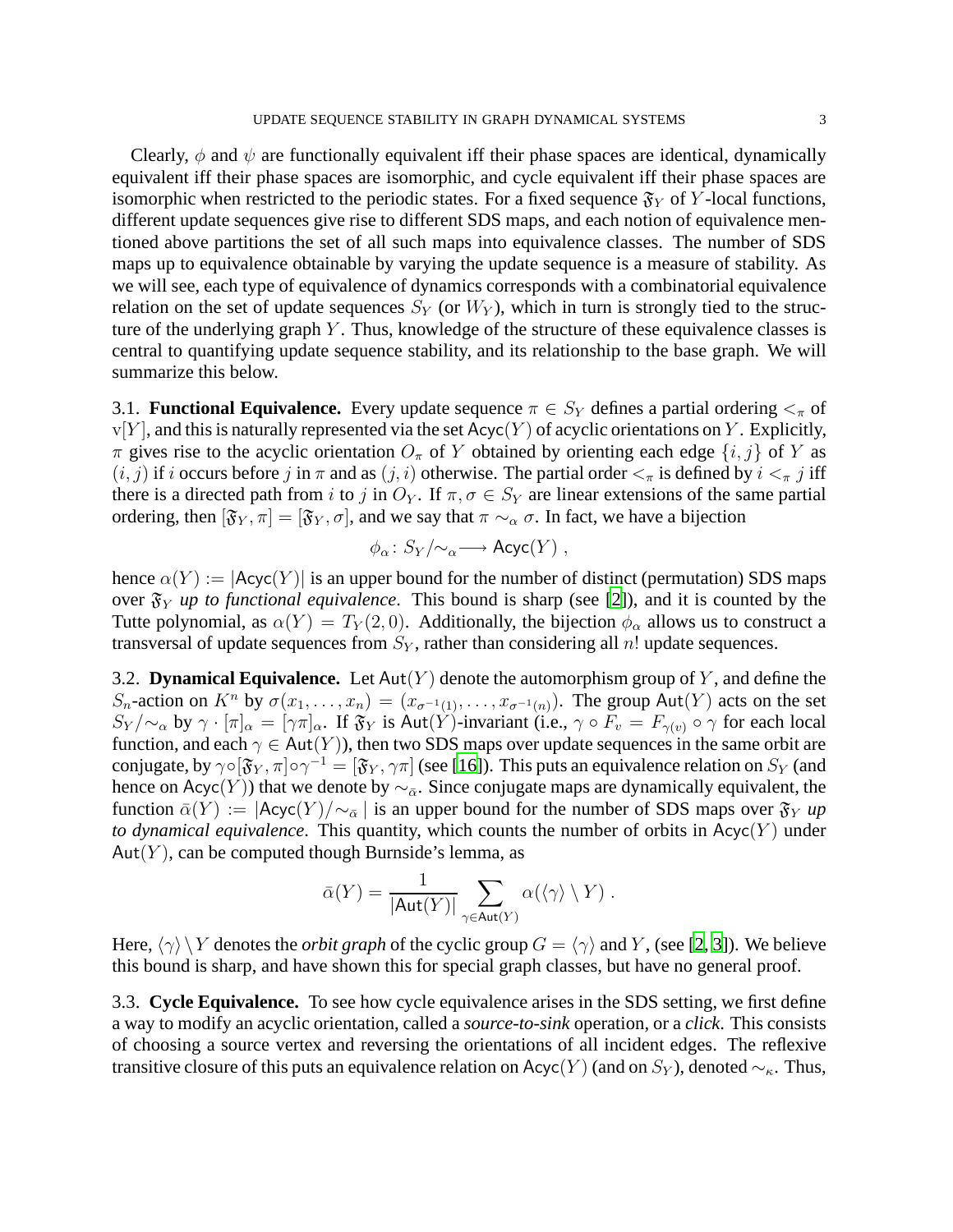two acyclic orientations related by a sequence of clicks are  $\kappa$ -equivalent. In [\[15](#page-9-4)], it is shown that if  $\pi \sim_{\kappa} \sigma$ , then  $[\mathfrak{F}_Y, \pi]$  and  $[\mathfrak{F}_Y, \sigma]$  are cycle equivalent. Therefore,  $\kappa(Y) := |{\sf Acyc}(Y)/{\sim_{\kappa}}|$  is an upper bound for the number of SDS maps over  $\mathfrak{F}_Y$  *up to cycle equivalence*. This quantity is also counted by the Tutte polynomial, by  $\kappa(Y) = T_Y(1,0)$  (see [\[14\]](#page-9-5)). As with  $\alpha$ -equivalence, there is a nice transversal for  $\kappa$ -equivalence, arising from the bijection

(3.1) 
$$
\phi_{\kappa,v} : \mathsf{Acyc}_v(Y) \longrightarrow \mathsf{Acyc}(Y)/\sim_{\kappa}.
$$

where  $Acyc_v(Y)$  is the set of acyclic orientations of Y where vertex  $v \in V[Y]$  is the unique source.

If additionally, Aut(Y) is nontrivial, we can use the action of this group on Acyc(Y)/ $\sim_{\kappa}$  to impose a coarser equivalence relation  $\sim_{\overline{\kappa}}$  on Acyc(Y). This is clear, since dynamically equivalent SDS maps are trivially cycle equivalent. The quantity  $\bar{\kappa}(Y) := |\text{Acyc}(Y)/\sim_{\bar{\kappa}}|$ , which is the number of orbits in Acyc $(Y)/\sim_{\kappa}$  under Aut $(Y)$ , is therefore a stronger upper bound for the number of SDS maps over  $\mathfrak{F}_Y$  up to cycle equivalence when  $\mathfrak{F}_Y$  is Aut $(Y)$ -invariant.

3.4. **Summary of Equivalence.** To summarize, for each of the following notions of equivalence of SDS maps, there is a corresponding equivalence relation on  $S_Y$  (and hence on Acyc(Y)):

- **■** *Functional equivalence*. Relation:  $\sim_{\alpha}$  with transversal Acyc(Y) via  $\phi_{\alpha}$ ;
- *Dynamical equivalence*. Relation:  $\sim_{\bar{\alpha}}$  with transversal Acyc(Y)/ $\sim_{\bar{\alpha}}$ ;
- *Cycle equivalence.* Relation:  $\sim_{\kappa}$  and transversal Acyc<sub>v</sub> $(Y)$  via  $\phi_{\kappa,v}$  for  $v \in \text{v}[Y]$ .

In each of these three cases, update sequences that are equivalent give rise to SDS maps with equivalent dynamics. Additionally, it is clear that functionally equivalent systems are dynamically equivalent, which in turn are cycle equivalent. In the general case where the functions  $\mathfrak{F}_Y$ are not Aut(Y)-invariant, or when Aut(Y) = 1 (which is true of almost all random graphs [\[6](#page-9-6)]),  $\bar{\alpha}$ -equivalence reduces down to  $\alpha$ -equivalence. The difference between  $\alpha$ - and  $\bar{\alpha}$ -equivalence only captures special symmetries in the graph. In light of this, we will focus on  $\alpha(Y)$  and  $\kappa(Y)$ for our discussion of stability, though  $\bar{\alpha}(Y)$  was mentioned for sake of completeness.

Since the functions  $\alpha(Y)$  and  $\kappa(Y)$  bound the number of SDS maps obtainable up to equivalence under different update sequences, they can be considered as measures of stability. Computing these quantities is in general, NP-hard, since they are evaluations of the Tutte polynomial [\[7](#page-9-7)]. However, even though we can not compute these functions exactly for large networks, an understanding of the mathematics involved provides valuable insight about update order stability. For example, consider two extreme cases: (i) Y is an *n*-vertex tree, and (ii)  $Y = K_n$ , the complete graph on *n* vertices. In the first case,  $\kappa(Y) = 1$ , and in the latter,  $\kappa(Y) = (n-1)!$ . Moreover, since  $\alpha$  and  $\kappa$  are Tutte-Grothendieck invariants, if  $Z \leq Y$  then  $\alpha(Z) \leq \alpha(Y)$  and  $\kappa(Z) \leq \kappa(Y)$ , i.e.,  $\alpha$  and  $\kappa$  monotonically increase as additional edges are introduced to the base graph. Two intermediate cases (between the tree and complete graph) were studied in [\[15](#page-9-4)] – the graphs corresponding to the radius-1 and radius-2 cellular automata rules. For radius-1 rules (functions over the the circular graph Circ<sub>n</sub>), there are at most  $\kappa(Y) = O(n)$  cycle structures for (permutation) SDS maps. In contrast, an SDS with a radius-2 rule has base graph  $Y = \text{Circ}_{n,2}$ , the circular graph where every vertex is additionally connected to its distance-2 neighbors. In this case,  $\kappa(Y) = O(n \cdot 2^n)$ . Though we cannot compute  $\kappa(Y)$  explicitly for most graphs, we see a clear correlation between edge density of the base graph and the stability of a dynamical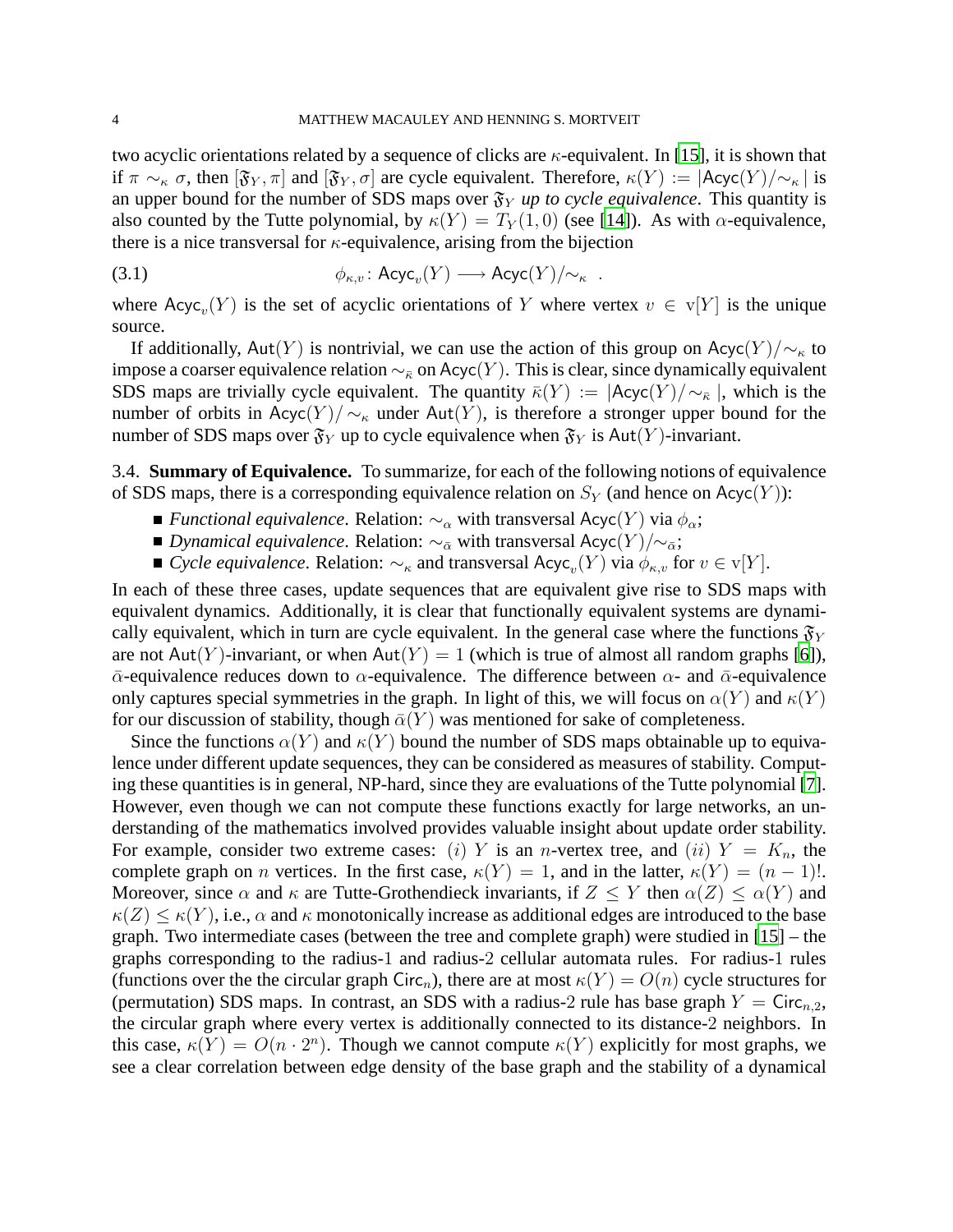system over it. Thus, using  $\alpha$  or  $\kappa$ -equivalence as a notion of stability, we can make the general statement:

#### *Update order stability and edge density are positively correlated.*

3.5. **An Example.** We conclude this section with an example illustrating the difference between the various notions of equivalence described in this section.

<span id="page-5-2"></span>**Example 3.2.** Let  $Y = \text{Circ}_4$ , with vertex functions nor<sub>3</sub>:  $\mathbb{F}_2^3 \longrightarrow \mathbb{F}_2$  where nor<sub>3</sub> $(0,0,0) = 1$ and nor<sub>3</sub> $(x, y, z) = 1$  for all other arguments. Using update sequences  $\pi = (1, 2, 3, 4)$ ,  $\pi' =$  $(1, 4, 2, 3)$  and  $\pi'' = (1, 3, 2, 4)$ , the phase spaces are shown in Figure [1.](#page-5-1) None of these SDS



<span id="page-5-1"></span>FIGURE 1. The phase spaces of Example [3.2.](#page-5-2)

maps are functionally or dynamically equivalent, but [Nor $_Y$ ,  $\pi$ <sup>'</sup>] and [Nor $_Y$ ,  $\pi$ <sup>''</sup>] are cycle equivalent, as illustrated in the two rightmost phase spaces in Figure [1.](#page-5-1) In fact, it is elementary to compute  $\bar{\kappa}$ (Circ<sub>4</sub>) = 2, thus the two cycle configurations in Figure [1](#page-5-1) are the *only* possible such configurations up to isomorphism when  $Y = \text{Circ}_4$  and  $K = \mathbb{F}_2$ .

#### 4. LIMIT SETS AND REACHABILITY

<span id="page-5-0"></span>Another natural measure for update sequence stability is a quantification of how many attractor cycles can be reached from a certain initial state. There are many ways to develop such a measure – one can compute the average number of periodic states reachable from a random starting point, the maximum number of reachable periodic states, the number of reachable attractor cycles, possibly normalized for size, etc. For general complex networks, such computations are intractable, and Monte Carlo type methods may be an alternative. However, it is at times possible to estimate or bound such quantities asymptotically. In this section, we will summarize some recent results of one these measures that was developed to study a the robustness of a gene annotation algorithm that basically uses a threshold SDS [\[9](#page-9-3)].

Threshold functions are common in discrete dynamical system models [\[10](#page-9-8)]. A *Boolean threshold function* on k arguments is a function  $f_{k,m}$ :  $\mathbb{F}_2^k \longrightarrow \mathbb{F}_2$  such that  $f(x_1, \ldots, x_k) = 1$  when at least m of the arguments  $x_i$  are 1, and  $f(x_1, \ldots, x_k) = 0$  otherwise. An SDS is a threshold SDS if every vertex function is a threshold function. It is well-known that limit sets of threshold SDSs contain only fixed points [\[16\]](#page-9-2), and additionally, that fixed points are independent of update sequence. This class plays a special role in complexity theory since in many cases,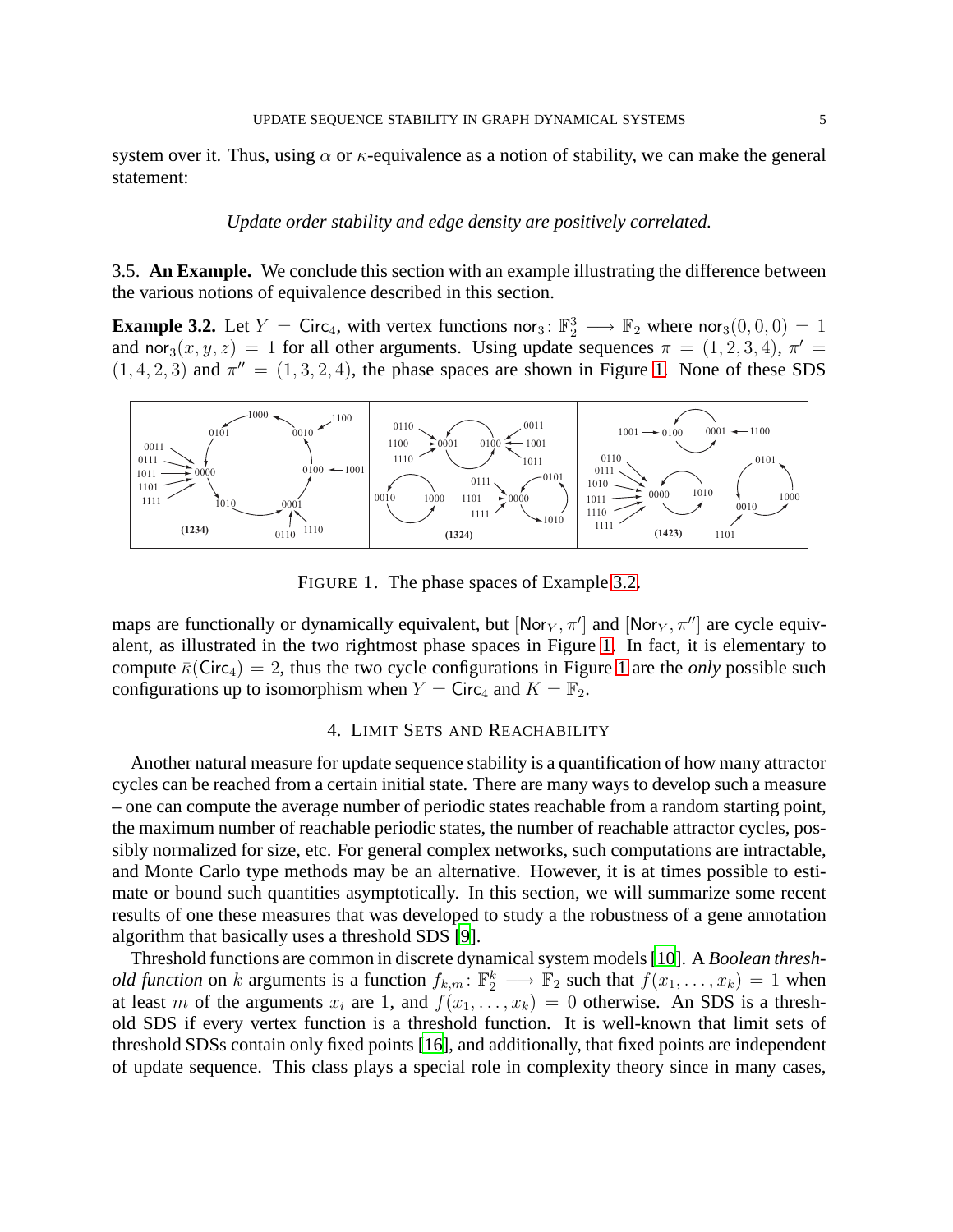threshold functions are the most general function class for which problems are computationally tractable [\[1](#page-8-2), [4](#page-8-3)].

Functional linkage networks (FLNs) and the gene annotation algorithm of [\[9\]](#page-9-3) were among the motivations for considering the type of update sequence stability measures discussed in this section. An FLN (for a fixed gene ontology function  $f$ ) is a graph where the vertices represent proteins, and an edge is present if two proteins are thought to share the same function, with an edge weight  $w_{ij}$  describing certainty. The vertices are assigned states from  $K = \{1, -1, 0\}$ denoting whether they are annotated with f (state 1), are not annotated with f (state  $-1$ ), or if annotation is unknown (state 0). Each vertex i is updated by changing its state to 1 if  $\sum w_{ij}x_j \geq$ T, where the sum is taken over all neighboring vertices, and  $T$  is some fixed threshold, and to −1 otherwise. The algorithm updates the vertices in some fixed order chosen at random, and terminates when a fixed point is reached.

The FLN algorithm uses an asynchronous update schedule to ensure that a fixed point is reached (there may be periodic cycles of length  $> 1$  under a synchronous update schedule). In light of this convenient choice of update scheme, and the random choice of update sequence, one would hope that such a gene annotation algorithm would exhibit update order stability. In other words, the final (fixed point) state reached should be robust with respect to changes in update sequence and perturbations of the initial state, in that the fixed point reach has little or no dependence on the update sequence. Unfortunately, such stability cannot always be guaranteed. As an example, there are general classes of threshold SDSs sharing many of the essential FLN algorithm properties, but which exhibit exponential update sequence instability [\[11\]](#page-9-9) for many choices of the initial state. Not surprisingly, such instability strongly depends on the choice of underlying graph.

The  $\omega$ -limit set of  $\phi: K^n \longrightarrow K^n$  from  $x \in K^n$  is the set  $\omega(\phi; x)$  of periodic states  $x \in K^n$ such that  $\phi^m(x) = y$  for some  $m \geq 0$ . This is a specialization of the classical definition of  $ω$ -limit set to the case of finite phase spaces. If  $\mathcal{P} \subset S_Y$  is a collection of update sequences, then the  $\omega$ -limit set of  $\mathfrak{F}_Y$  from x with respect to P is defined as

$$
\omega_{\mathcal{P}}(x) = \bigcup_{\pi \in \mathcal{P}} \omega([\mathfrak{F}_Y, \pi]; x) .
$$

If there are large periodic cycles in the phase space of the SDS, then the size of an  $\omega$ -limit set may not necessarily be too insightful. However, if there only fixed points, as is common in many applications, then  $\omega_{\mathcal{P}}(x)$  is a direct measure of stability that describes how many fixed points can be reached from x by choosing the update schedule from P. For a set of functions  $\mathfrak{F}_{Y}$ , define

$$
\omega(\mathfrak{F}_Y) = \max |\{\omega_{S_Y}(x) \mid x \in K^n\}|.
$$

This counts the maximum possible number of periodic points that can be reached from any state by variation of the update order. As in the previous section, we begin by considering two extreme cases; when the base graph is a tree, and when it is the complete graph  $K_n$ . The following result is proven in [\[11\]](#page-9-9).

**Theorem 4.1.** Let  $\mathfrak{F}_Y$  be a sequence of 2-threshold functions. If Y is the star-graph on n vertices, then  $\omega(\mathfrak{F}_Y) = 2^n - n$ . If  $Y = K_n$ , then  $\omega(\mathfrak{F}_Y) = n + 1$ .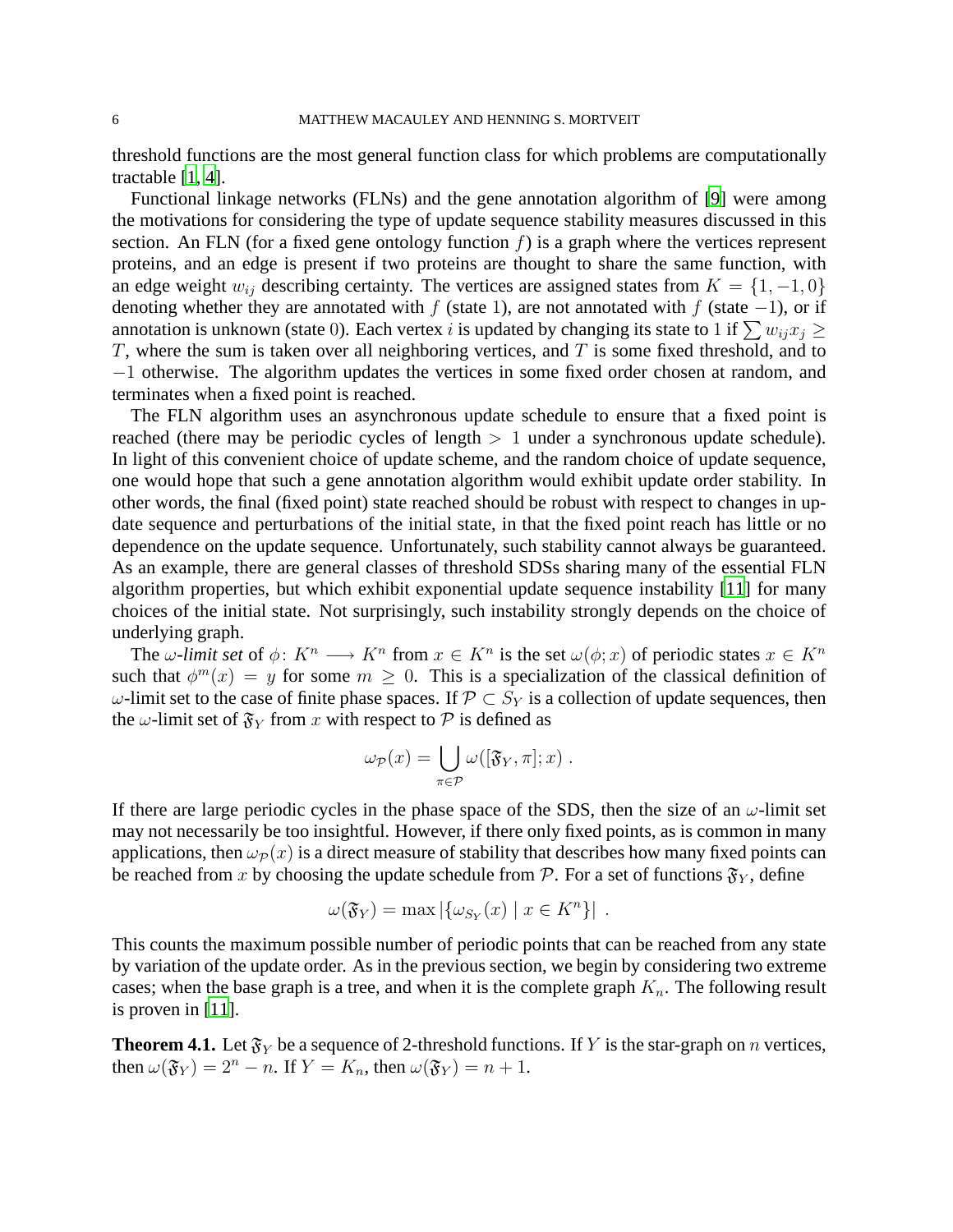Additionally, this is extended to the random graph model  $G(n, p)$  for ranges of p relevant to many applications. The main result is that for sparse graphs,  $\omega(\mathfrak{F}_Y) = \Theta(2^n)$  (with high probability), but for dense graphs,  $\omega(\mathfrak{F}_Y) = \Theta(n)$ . While these systems are deliberately constructed to possess dynamical instability, they nonetheless offer valuable insight into possible dynamics of such systems. With this notion of stability with respect to update sequence, one can make the following general statement, which is in direct contrast to the conclusion of the previous section:

#### *Update order stability and edge density are negatively correlated.*

#### 5. PERIODIC POINTS AND WORD INDEPENDENCE

<span id="page-7-0"></span>We come at last to our third and final stability concept for asynchronous dynamical systems, which stems from recent work on word independent systems [\[8,](#page-9-10) [12,](#page-9-11) [13\]](#page-9-12). Like cycle equivalence, this considers invariance properties of the periodic points of SDSs, rather than the transient states. A sequence of Y-local functions  $\mathfrak{F}_Y$  is *word independent* if the set of periodic states Per( $[\mathfrak{F}_Y, \omega]$ ) is the same for all *complete words*  $\omega \in W_Y$  (words over v[Y] where each vertex occurs at least once). Note that word independence only considers the periodic states as a set, and ignores the orbit structure. Word independence was first studied in [\[8](#page-9-10)], where it was shown that most classic symmetric functions such as the logical AND, OR, NAND, NOR functions, along with their sums, were word independent, for asynchronous cellular automata (i.e., over the circular graph). Other common functions, such as parity, minority, and majority functions had this property as well. Recently, in a series of two papers [\[12,](#page-9-11) [13](#page-9-12)], we have expanded this study to all 256 elementary cellular automata rules, and classified the word independent ones, which are independent of the size of the underlying (circular) graph.

**Theorem 5.1.** Precisely 104 of the 256 elementary cellular automata rules induce a word independent SDS over Circ<sub>n</sub>, for all  $n > 3$ .

The classification of these 104 rules is contained in [\[13\]](#page-9-12), and the structure is further developed in [\[12](#page-9-11)] with an analysis of their *dynamics groups*, which describe how the periodic states are permuted within these systems as the local functions are applied. The latter paper additionally contains more general results on dynamics groups. For example, when the state space is  $K =$  $\{0, 1\}$ , as is typical in finite dynamical systems research, the dynamics group is the homomorphic image of a Coxeter group [\[5](#page-9-13)], and for general  $K$ , an Artin group.

The papers above are only the beginning of this line of work. There is much to be done to better understand systems that fail to be word independent. Invariance of periodic states under different update sequences can be used as a notion of update sequence stability. This can be further quantified as follows. When a sequence of functions is not word independent, we can define a measure that captures how "close" it is to being word independent, by defining

$$
\rho(\mathfrak{F}_Y) = \frac{|x \in \operatorname{Per}[\mathfrak{F}_Y, \pi] \text{ for all } \pi \in S_Y|}{|x \in \operatorname{Per}[\mathfrak{F}_Y, \pi] \text{ for some } \pi \in S_Y|}.
$$

Clearly,  $0 < \rho(\mathfrak{F}_Y) \leq 1$ , with  $\rho(\mathfrak{F}_Y) = 1$  iff  $\mathfrak{F}_Y$  is word independent. This quantity measures how stable the periodic point sets are as a whole, to changes in the update sequence. Under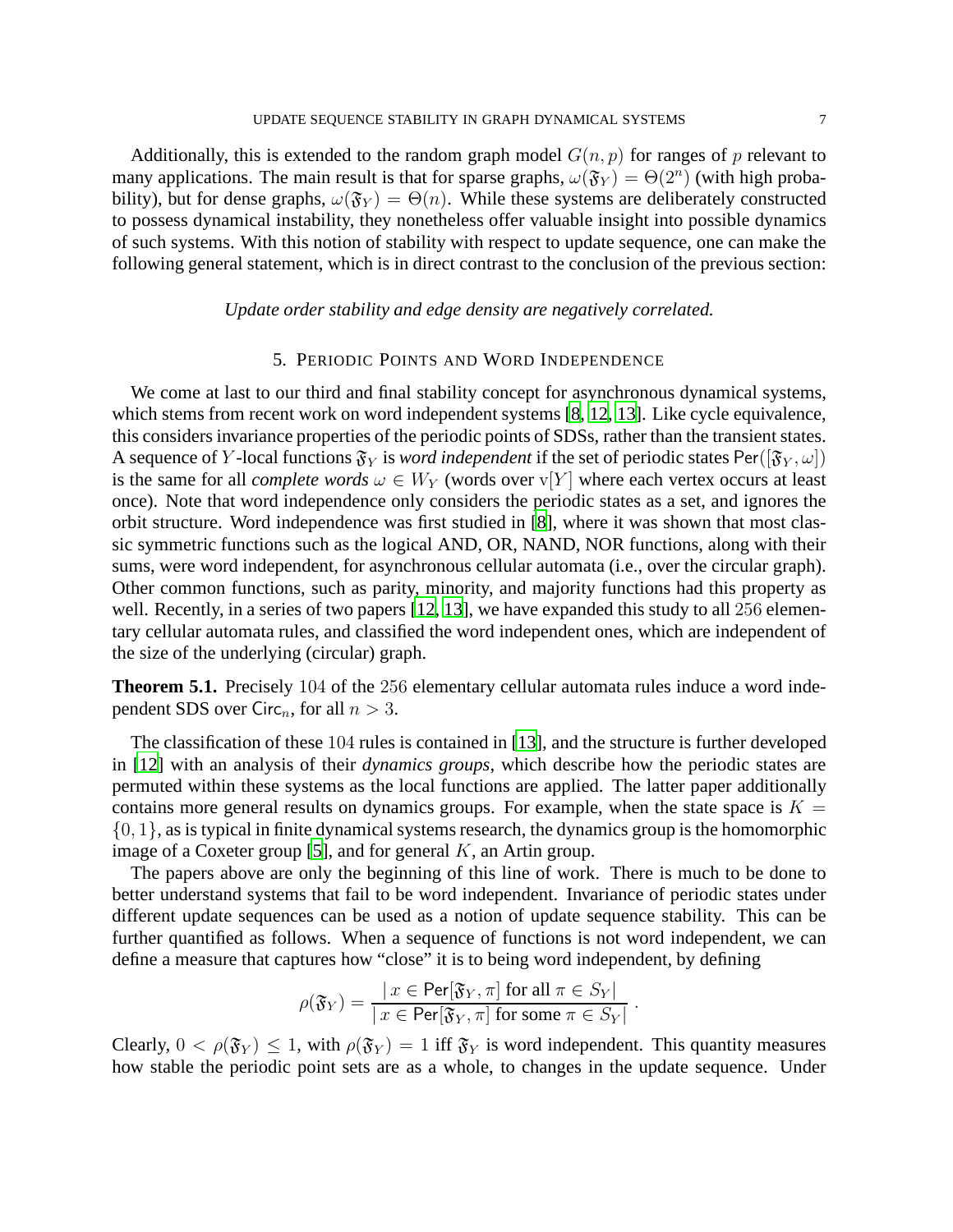this definition, word independent sequences of functions are the most stable. In general, it is difficult to determine if a sequence of functions is word independent. Though there may exist a correlation between  $\rho(\mathfrak{F}_Y)$  and the topology (e.g., edge density) of Y, there is no good reason to believe that such a link should exist. Rather, there are many examples of functions that are word independent for all graphs, such as threshold functions, monotone functions, functions with only fixed points, parity functions, and the logical NOR functions. Therefore, it is not far-fetched to make the following hypothesis:

#### *There is little, if any, correlation between update order stability and edge density.*

#### 6. CONCLUDING REMARKS

This article should raise a red flag for anyone anyone attempting to study and characterize stability with respect to update sequence variation. We saw how different notions of stability can lead to different conclusions of the relationship to graph structure. In summary, we looked at three properties of the dynamics and how robust they are to changes in the update sequence. In particular, we considered:

- $\blacksquare$  The variation of structural properties of the phase space as the update sequence changes;
- $\blacksquare$  The variation of reachable limit sets as the update sequence changes;
- $\blacksquare$  The variation of the sets of periodic states as the update sequence changes.

For each of these notions, we defined natural measures quantifying stability, and then inquired about the relationship between these measures and the structure of the underlying graph. Though such a question is quite open-ended, we began by looking at the extreme cases of sparse graphs (e.g., trees) and dense graphs (e.g., complete graphs) to gain some insight, before considering intermediate cases. Up until now, these three notions of stability have only been studied independently, and moreover, outside of the setting of stability. In this article, we see first-hand how differently they behave with respect to a basic property such as edge density of the base graph. Perhaps there are ways to draw connections between them to paint a more complete picture of stability. It is our hope that this article will help lay the groundwork for such future research.

#### **REFERENCES**

- <span id="page-8-2"></span>1. C. L. Barrett, H. H. Hunt, M. V. Marathe, S. S. Ravi, D. Rosenkrantz, R. Stearns, and P. Tosic, *Gardens of eden and fixed point in sequential dynamical systems*, Discrete Models: Combinatorics, Computation and Geometry AA (DM-CCG), 2001, pp. 95–110.
- <span id="page-8-0"></span>2. C. L. Barrett, H. S. Mortveit, and C. M. Reidys, *Elements of a theory of simulation III: Equivalence of SDS*, Appl. Math. Comput. **122** (2001), 325–340.
- <span id="page-8-1"></span>3. C. L. Barrett, H. S. Mortveit, and C. M. Reidys, *Elements of a theory of simulation IV: Fixed points, invertibility and equivalence*, Appl. Math. Comput. **134** (2003), 153–172.
- <span id="page-8-3"></span>4. C. L. Barrett, H. B. Hunt, M. V. Marathe, S. S. Ravi, D. J. Rosenkrantz, and R. E. Stearns, *Predecessor and permutation existence problems for sequential dynamical systems*, Disc. Math. Theor. Comp. Sci. (DMTCS) 2003, pp. 69–80.